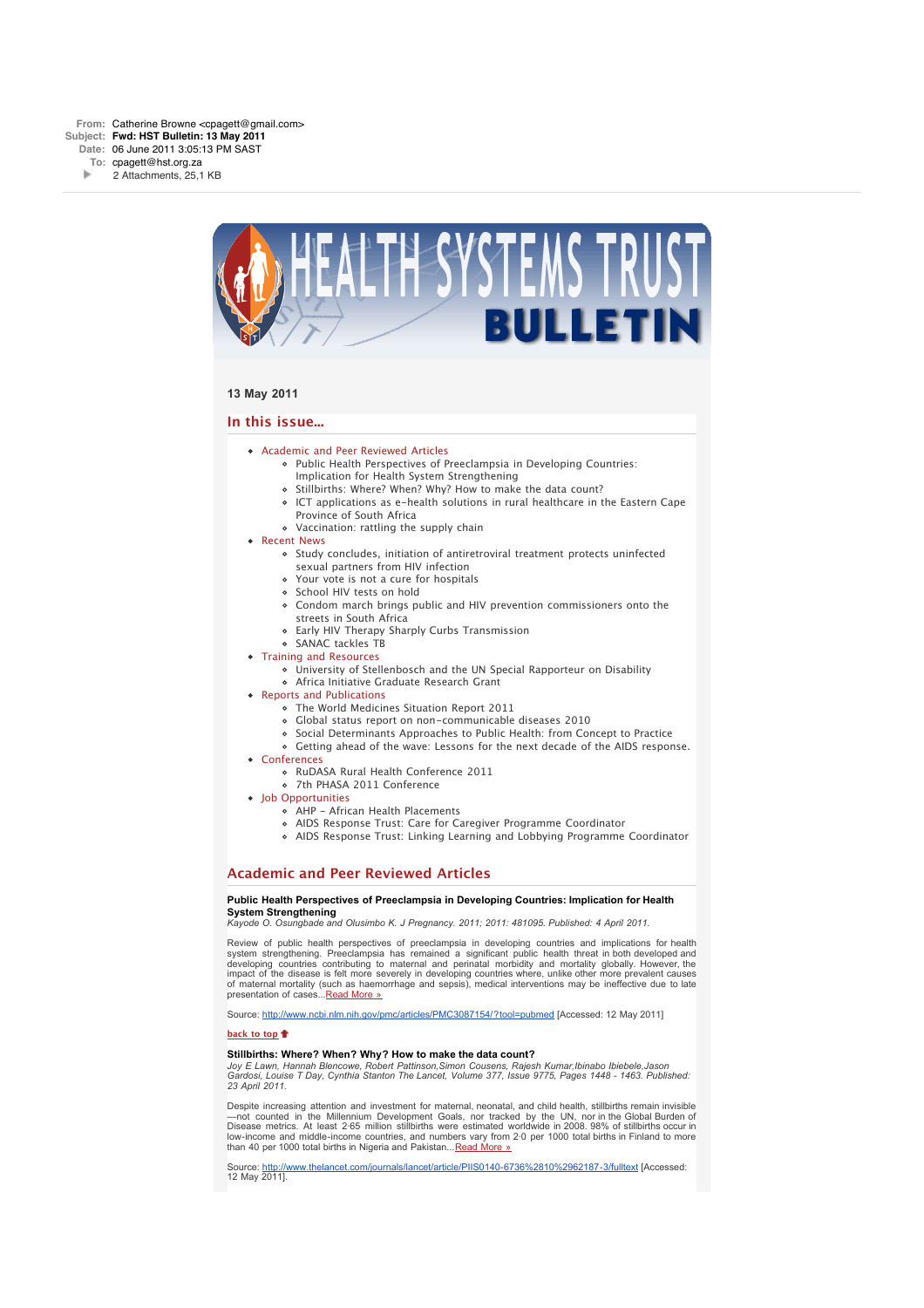# **back to top**

#### **ICT applications as e-health solutions in rural healthcare in the Eastern Cape Province of South Africa**

*Ruxwana,N.L.; Herselman,M.E.; Conradie,D.P.Health Information Management Journal. Published: 2010.*

This paper describes a study which focused on factors perceived to influence the uptake and use.of<br>Information and Communication Technology solutions (ICTs) as e-health solutions in selected rural Eastern<br>Cape healthcare c Attention was also given to two psychological variables that may underlie an individual's acceptance and use of ICTs: usefulness and ease of use...Read More »

Source: http://www.eldis.org/cf/rdr/?doc=58005 [Accessed: 13 May 2011]

**back to top**

**Vaccination: rattling the supply chain** *Bulletin of the World Health Organization 2011;89:324–325. Published: May 2011.*

The introduction of new vaccines, combined with a push to expand immunization globally to reach every child,<br>is straining vaccine supply chains to the limit. New thinking on the way vaccines are delivered is needed...<u>Read</u> More »

Source: http://www.who.int/bulletin/volumes/89/5/11-030511/en/index.html [Accessed: 13 May 2011]

**back to top**

#### **Recent News**

# **Study concludes, initiation of antiretroviral treatment protects uninfected sexual partners from HIV infection**

*HIV Prevention Trials Network. Published: 12 May 2011.*

Men and women infected with HIV reduced the risk of transmitting the virus to their sexual partners through initiation of oral antiretroviral therapy (ART), according to findings from a large multinational clinical study<br>conducted by the HIV Prevention Trials Network (HPTN), a global partnership dedicated to reducing the<br>transmi

Source: http://hst.org.za/news/20042018 [Accessed: 12 May 2011]

back to top<sup>#</sup>

# **Your vote is not a cure for hospitals**

*Tamar Khan. Business Day. Published: 13 May 2011.*

Voters regularly confront politicians treading the election campaign trail with complaints about the poor service they get at local clinics and hospitals, where long queues, rude staff and medicine shortages are all too<br>common. While they are well within their rights to challenge politicians, it is questionable how many voters<br>realise health.... **Read More** »

Source: http://www.businessday.co.za/articles/Content.aspx?id=142642 [Accessed: 12 May 2011]

#### **back to top**

# **School HIV tests on hold**

*Sne Masuku. TimesLive. Published: 12 May 2011.*

The introduction of the government's HIV tests on schoolchildren has been delayed by legal and confidentiality concerns, but officials insist a pilot project will kick off "any time this year". After the national Department of<br>Health announced the planned testing in January, a pilot project to test pupils, voluntarily, was due to s several schools in February. But it was shelved because crucial ethical and legal questions had not been answered...Read More »

Source: http://www.timeslive.co.za/local/article1063135.ece/School-HIV-tests-on-hold [Accessed: 12 May 2011]

# **back to top**

#### **Condom march brings public and HIV prevention commissioners onto the streets in South Africa**

*UNAIDS. Published: 6 May 2011.*

A vibrant gathering took place outside the Treatment Action Campaign (TAC) in Site B in Khayelitsha on 4 May, as members of the public joined with high-level commissioners from the UNAIDS Commission on HIV Prevention to scale-up the use of condoms in communities most severely affected by HIV. Donning HIV<br>Positive't-shirts and dancing in unison to the music both on and off stage, Khayelitsha residents and others<br>celebrated co

Source: <u>http://www.unaids.org/en/resources/presscentre/featurestories/2011/may/20110506acondommarch/</u><br>[Accessed: 12 May 2011]

# **back to top**

# **Early HIV Therapy Sharply Curbs Transmission** *Donald G. McNeil Jr. New York Times. Published: 12 May 2011.*

People infected with the virus that causes AIDS are far less likely to infect their sexual partners if they are put on treatment immediately instead of waiting until their immune systems begin to deteriorate, according to<br>preliminary results from a large clinical trial released Thursday...<u>Read More »</u>

Source: http://www.nytimes.com/2011/05/13/health/research/13hiv.html?\_r=1 [Accessed: 12 May 2011]

#### **back to top**

#### **SANAC tackles TB**

*Khopotso Bodibe. Health-e News. Published: 05 May 2011.*

The extent of tuberculosis and HIV co-infection rates in South Africa, where studies show that in some parts of<br>the country, like in Khayelitsha in the Western Cape for example, about 73% of HIV-infected people also have<br>T

Source: http://www.health-e.org.za/news/article.php?uid=20033146 [Accessed: 12 May 2011]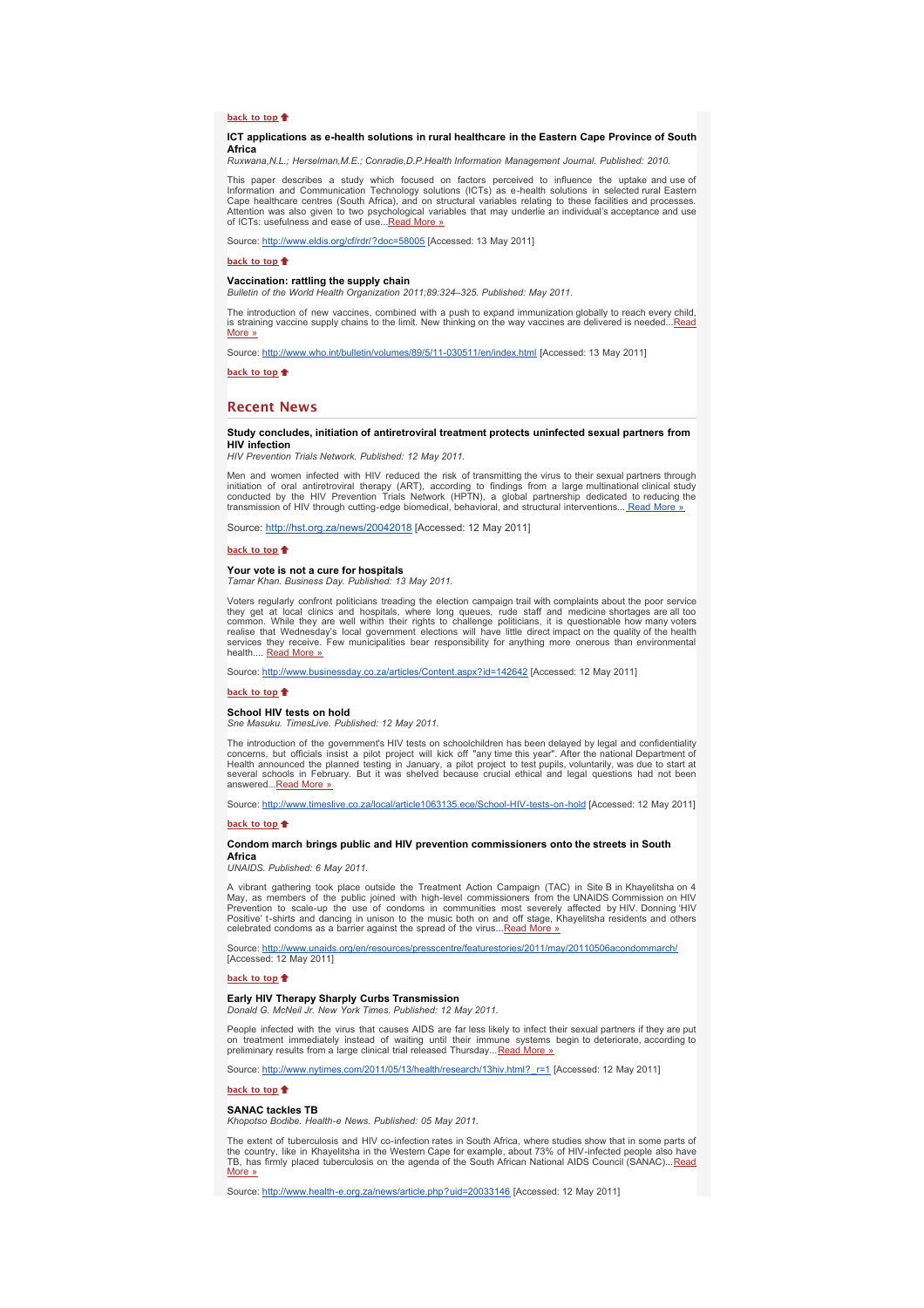# **back to top**

# **Training and Resources**

#### **University of Stellenbosch and the UN Special Rapporteur on Disability.** *19 May 2011. Cape Town.*

The topic of the third in a series of public debates is 'Disability and Transport in South Africa: Developing access to pivotal resource in building citizenship'. It will be held on Thursday 19 May 2011 at 18h30 for 19h00 held at The River Club (Zambezi Room), Liesbeek Parkway, Observatory, Cape Town.

p g p p [ y ]

For more information: http://hst.org.za/events/8623

#### **back to top**

# **Africa Initiative Graduate Research Grant**

*Deadline: 31 May 2011.*

The Africa Initiative Graduate Research Grant program supports short-term academic placements for students enrolled in a Master's or PhD program at select African universities. The program offers grants of up to<br>CAD\$10,000 each to fifteen students per year to conduct research for up to four months at select Canadian<br>universitie letter of support from the university where they wish to be based.

For more information: http://www.africaportal.org/content/students-enrolled-university-africa

#### **back to top**

# **Reports and Publications**

### **The World Medicines Situation Report 2011** *The World Health Organization. Published: 2011.*

The third edition of the World Medicines Situation Report brings together new data on 24 key topics relating to<br>pharmaceutical production and consumption, innovation, regulation and safety - in one place. Topics include<br>se medicines policies...Click Here for Full Report »

Source: http://www.who.int/medicines/areas/policy/world\_medicines\_situation/en/index.html [Accessed: 12 May 2011]

# **back to top**

#### **Global status report on non-communicable diseases 2010** *World Health Organization. Published: April 2011.*

This report sets out the statistics, evidence and experiences needed to launch a more forceful response to the growing threat posed by non-communicable diseases (NCD). While advice and recommendations are universally relevant, this report gives particular attention to conditions in low- and middle-income countries,<br>which now bear nearly 80% of the burden from diseases like cardiovascular disease, diabetes, cancer and<br>chroni addressed in this report...Click Here for Full Report »

Source: http://www.who.int/nmh/publications/ncd\_report2010/en/ [Accessed: 12 May 2011]

#### **back to top**

### **Social Determinants Approaches to Public Health: from Concept to Practice** *World Health Organization. Published: 2011.*

The thirteen case studies contained in this publication were commissioned by the research node of the Knowledge Network on Priority Public Health Conditions (PPHC-KN), a WHO-based interdepartmental working group associated with the WHO Commission on Social Determinants of Health. The publication is a joint product of the Department of Ethics, Equity, Trade and Human Rights (ETH), Special Programme for<br>Research and Training in Tropical Diseases (TDR), Special Programme of Research, Development and<br>Research Training in Human R (AHPSR). The case studies describe a wealth of experiences with implementing public health programmes that<br>intend to address social determinants and to have a great impact on health equity. They also document the<br>real-life changes, managing intersectoral processes, adjusting design and ensuring sustainability...<u>Click Here for Full</u><br><u>Report [Approx. 2.3Mb] »</u>

Source: <u>http://apps.who.int/bookorders/anglais/detart1.jsp?sesslan=1/&codlan=1&codcol=15&codcch=803</u><br>[Accessed: 12 May 2011]

#### **back to top**

#### **Getting ahead of the wave: Lessons for the next decade of the AIDS response.** *MSF. Published: May 2011.*

A report released today by the international medical humanitarian organisation Médecins Sans Frontières (MSF) revealed that several countries hardest hit by the AIDS epidemic are improving HIV treatment to reduce<br>deaths and illness – but a lack of support from donors prevents many from making vital changes. This fragile<br>prog

Source: <u>http://www.msf.org/msf/articles/2011/05/msf-report-fragile-progress-as-several-countries-upgrade-to-<br>better-aids-treatment.cfm\_[Accessed: 12 May 2011]</u>

# **back to top**

# **Conferences**

# **RuDASA Rural Health Conference 2011**

*When: 8-10 September 2011 Venue: Village of Rhodes in the Eastern Cape. URL: http://www.ruralhealthconference* 

This year's Rural Health Conference, titled "Making Primary Health Care Better'. The conference will be